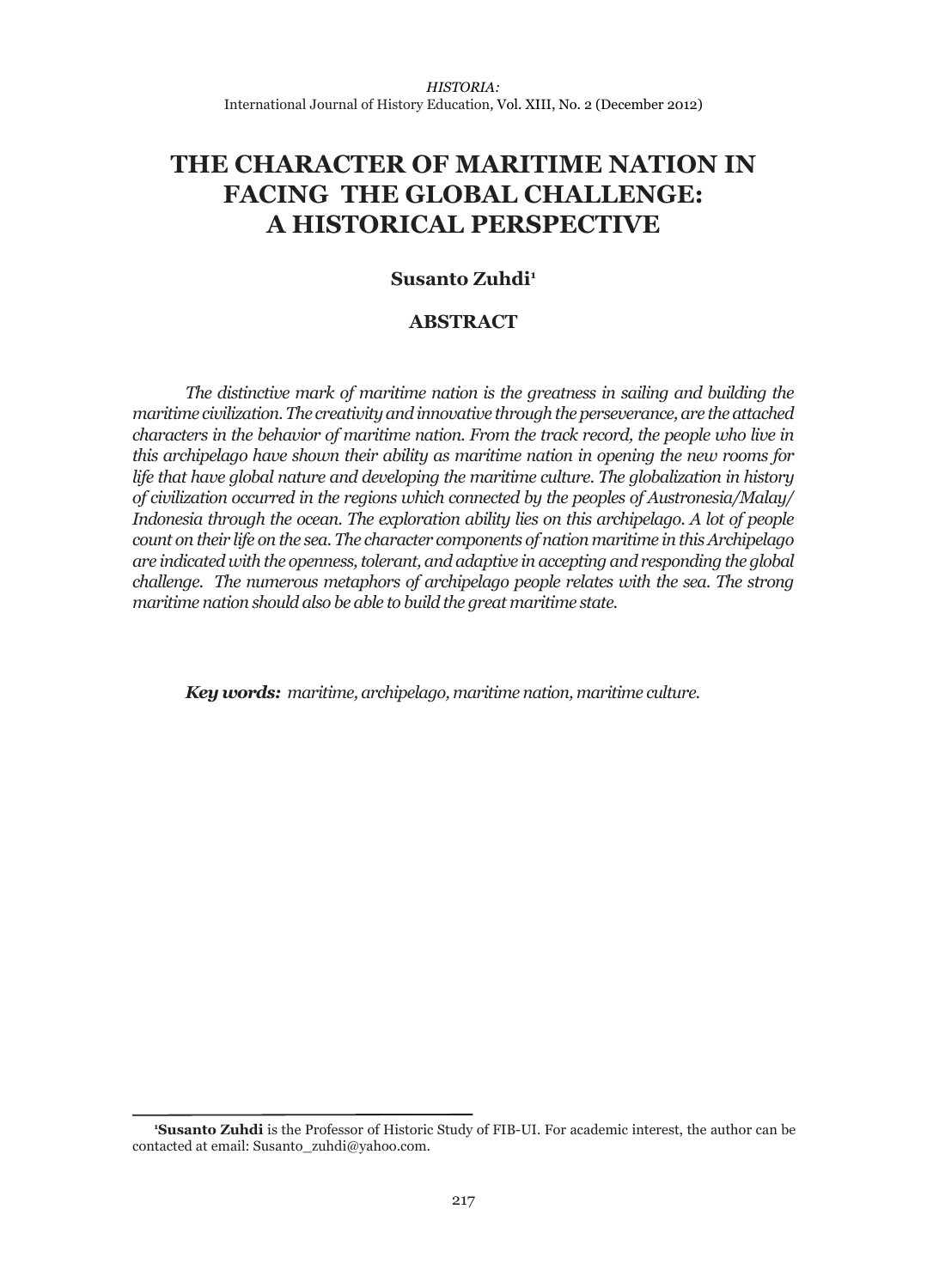## **Introduction**

Folklore in North Sulawesi told about a poor young men who want to propose a girl. When he was asked by the girl's parent, what he would like to give as the gift, the young man answered: "I am still young, I don't have anything precious, but I have a large "fishpond", with many fish that would not run out". The fishpond in this story refers to the "Sea" (Lapian, "Perebutan Samudera", *Prisma*, No. 11, November 1984).

Why the young men stake his life on the sea? Certainly, the sea brings much freedom rather than the land. For our nation, the sea dominates two-third of all territory. The ocean, we take it for granted, with its all potencies that will never deplete. Generally, the sea has abundant natural resources such as mineral and gas. If we compare, the fish is easier to get rather than food material from the land that should be processed, whether in agriculture or plantation. Principally, the sea is an open room of life as the common heritage and grace from the God, which means the sea is the resource of life for the mankind, but certainly for those who have ability and courage.

The life in this Archipelago cannot be separated from the sea. Various idioms or metaphors in the aspect of life use many expressions from the sea. It is not only utilize in the classical song to show that our ancestor was great sailor, but also the expression of *jangan lupa daratan* (literally, don't forget your origin)" indeed indicates that the Archipelago population attached with the sea. Therefore, we should not only give priority to the shore, but also the sea, now the time to expressed *jangan lupa lautan* (don't forget the sea) It is very common that in every advice for

the wedding couple, has some expression such as "*semoga bahtera hidup kalian berdua sampai kepada pulau idaman*  (May your vessel of life reach the island of your dream)". When a marriage is built, we walk through all the difficulties and troubles in life, then the advice "*berakitrakit ke hulu berenang ke tepian* (don't give up to achieve the goal)". And if we face the problem, there is another expression "*angin berputar ombak bersambung*  (something hard to resolve)". This proverb is relevant with such problem. The people of Sangihe in North Sulawesi have motto "*somahe kei kehage*" which means "The wave is life challenge".

Only by stating several statements, the people of Archipelago have the world view character which related to the sea. In term of anthropology, the world view of a society is formed by its situation or cultural environment, especially from the believe system. In such context, culture becomes the structure and the significance of individual or group behavior in the social interaction.

The geographical aspect become the affecting factor or at least may determine the life. Because the determination disregards the sea geographical character, so we have to reorient the perspective towards the sea by using it for the people's prosperity. The problem is this enormous natural resources exactly profited by the foreign fisherman, the illegal fishing. Is the (only) reason because the lack of ability (technology) so that the utilization of sea resource is very minimum. Also the obstacle in guarding the sovereignty and such resource, for example, the disappearance of our island, whether naturally or taken by neighbor country (the case of Sipadan and Ligitan).

So the question, quoted from the Kenya famous writer, Ngugi Thiong 'O, "the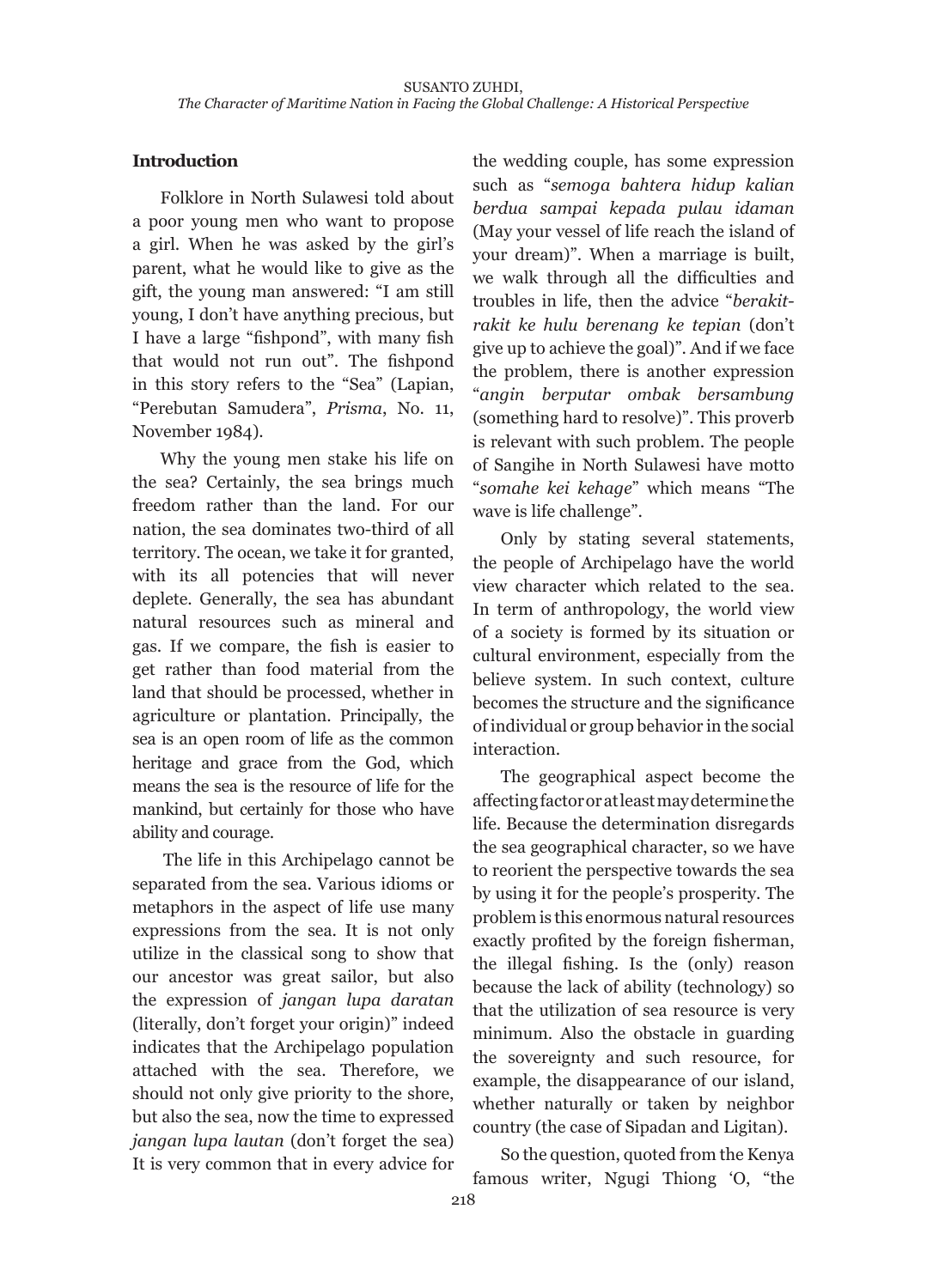question is this: from what base do we look at the world?" With the foundation of geocultural, the Indonesian people absolutely depend on the sea as the biggest part of its geographic condition.

The three problems which become the source of conflict and war are the energy, food, and water. Commonly, the future global challenge of world nations shall took place at the sea. The shifting of American power to the Pacific, not merely because the overwhelmed situation in Afghanistan and the recalled of their soldier in Iraq, but also the new emerging force of China in this region. Recently, new tension raises on the East China Sea due to the claim of island between Japan and South Korea. The South China Sea claimed by the China make the situation more complicated, because China deals with other country which also claim their sea territory such as Vietnam, Malaysia, and Philippine. In this region lie the Spratley islands that own outstanding gas reserve. Even Indonesia is not the claimant country, but the spillover of the tension will affect Natuna Island. As we know, in this sea territory has a huge gas potential and also the fishery.

Every country shall not compromise their sovereignty with any parties whomsoever and whosesoever. It will be defended with all cost because one of the crucial tasks of a country is to protect their nation safety. The threat of a country's sovereignty, like Indonesia Archipelago, is no longer conventional. The paradigm of threat has been changed to the nonconventional or modern such as the illegal fishing, human trafficking, and terrorism to cyber-crime or cyber war.

The threat of war becoming uncertain and unpredictable or it has asymmetric war character. The cross position between two oceans and two continents make Indonesia

territory becoming vulnerable of foreign threat as mentioned earlier. The military force, TNI, with estimate 350 thousand personnel is not enough to protect the sovereignty and the territorial unity of Unified State of Republic of Indonesia (NKRI). Therefore, it is needed to build the reserve and supportive force on TNI main power, which is realizing the National Defense from all citizen as stipulated in the Constitution of 1945 Article 27 (3) "Every citizen should participate in defending their country".

The non-conventional threat is also come in the form of the small island disappearances due to the global warming. The tsunami caused by the volcanic eruption and earthquake, is also a threat for our geographic condition. If the front small islands is sunk, it will affect our outer sea border. We have 10 direct sea borders: India, Thailand, Malaysia, Singapore, Vietnam, Philippine, East Timor, Australia, Papua New Guinea, and Palau. While, the land border only engage with the three neighbor countries, Malaysia, East Timor and Papua New Guinea.

We should able to overcome the threat as a challenge and transform it to become our advantage. In the few next times, the sea trade traffic will gain bigger volume. The Malacca Strait shall be more crowded, which is the third busiest sea traffic in the world. Our islands give the sail opportunity by the opening of 3 ALKI: Malacca Strait, Sunda Strait, Lombok Strait, and Wetar Strait. But the question is how strong our armada fleet to guard it. Which harbors are ready to serve the vessels that need facilities in their sail route?

#### **Maritime State – Nation of Sea**

For me, it is not prominent to debate whether Indonesia is a maritime or archipelago nation. Both maritime or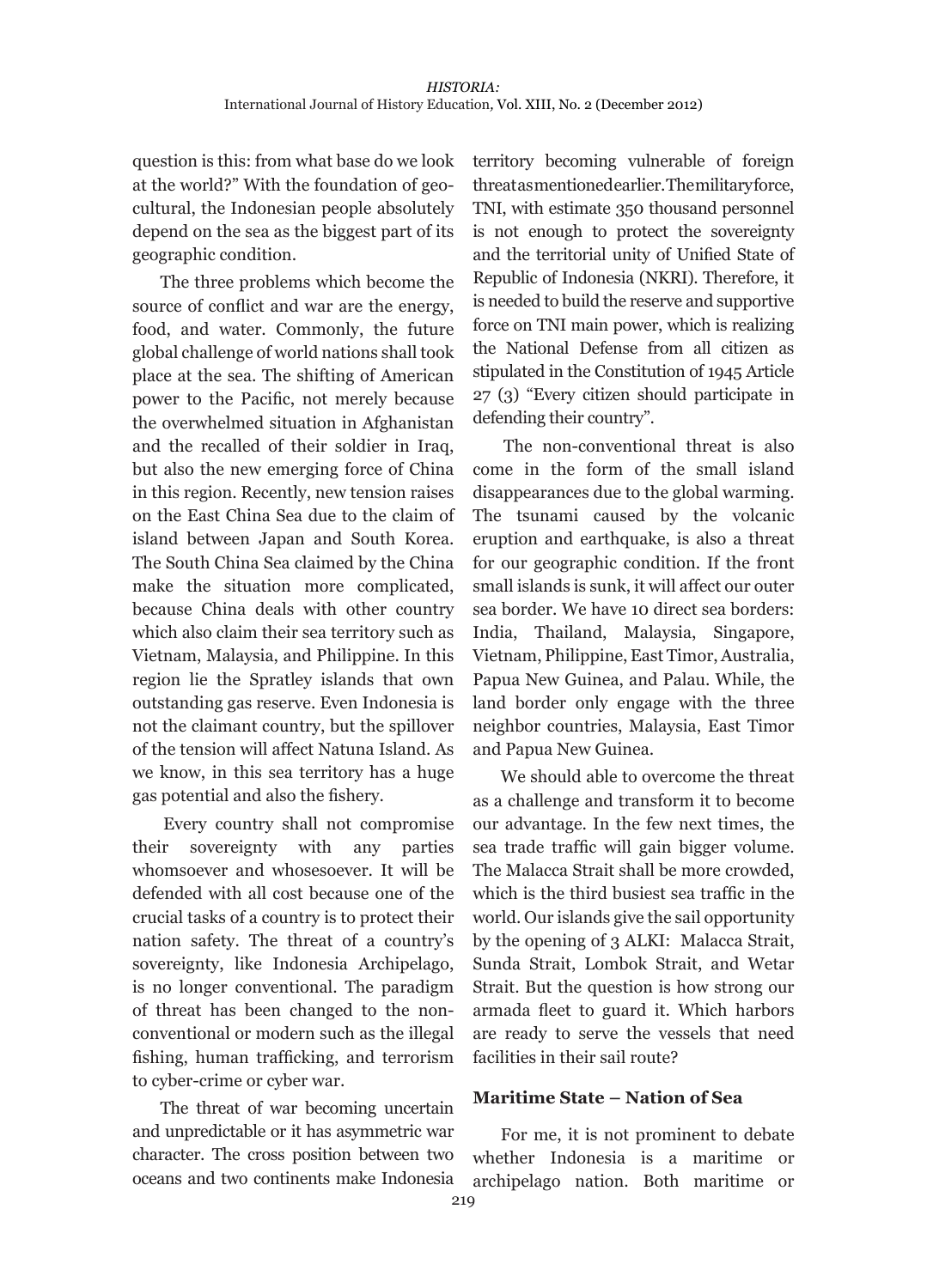archipelago substantially has the same meaning. Professor Lapian, a scholar that describing both etymologies discovered that there was no crucial differentiation between both terms. How it's possible that two different terms have the same meaning?

In his speech of the Inauguration of Adjunct Professor in Indonesia University on 1992, titled "The History of Archipelago is The Maritime History", Prof. Lapian explained that the Nusantara (Archipelago) is derived from two words "*nusa*" means "*pulau* (island)" which referred to the island of "Jawa (Java)" and "*antara*" means "*yang lainnya* (the other)" or other islands besides Java. The connector between islands is the sea. The word of "*bahari* (maritime)" which adopted from Arab, that has three meanings: "*dahulu kala, baheula* (the past)"; "elok sekali (very elegant)", which reflected the glorious moment (such as Sriwijaya and Majapahit); and the last is about the "laut (sea)". When the words arranged, the sentence would be "an elegant life and the glorious moment on the sea at the past".

The question is why the elegant and glorious time only occurred during the past. How about the present and future? This is the challenge for Indonesia, certainly not to bring back the past, but to face the future challenge through the maritime character. In the relation of the appellation, the maritim is for the maritime state and bahari suit for the maritime people. As been described above, the meaning of bahari clearly shows the historic and tradition description as the source of culture. While the word of maritim more suitable for the state due to its hardware nature.

## **Maritime Reorientation**

At the one of the TV show related with the scenery of the sea. The presenter of Kepulauan Seribu expedition said that "we just leave the island behind and heading to the City". There was nothing wrong about the sentence. The problem lies on the perspective of reality. Is this our strong reflection that our worlds view derived from the land perspective? In such context, simply it can be explained that the "sea" is the "island behind" then opposite, the "front" is the land. Something "behind" is generally waived.

Certainly, this is unequal description to see the fact that the geography of Indonesia covers land and sea, or soil and water. In fact, the sea or water has more extensive territory rather than the land or soil, this why it's called "Tanah Air (which is soil and water, Homeland)". We can see on how the founding fathers formulated the concept of name for the nation. The political document and nation culture are the treaty which can be read as the assembly of idea, formulation and concept regarding the independence nation referred to as Indonesia that discussed with the full commitment and high integrity in the meeting of "Independence Preparation Effort Investigation Body (BPUPKI)" on 1945.

The perspective of Muhammad Yamin in BPUPKI meeting was clearly stated that the territorial sovereignty should be maintained by the principle of sphere to the outside and sphere to the inside. So this is the right perspective concerning the nation territorial unity. However, the challenge and obstacle shall always come and potentially to torn apart the region. The geographical condition of Indonesia makes this archipelago prone to menace,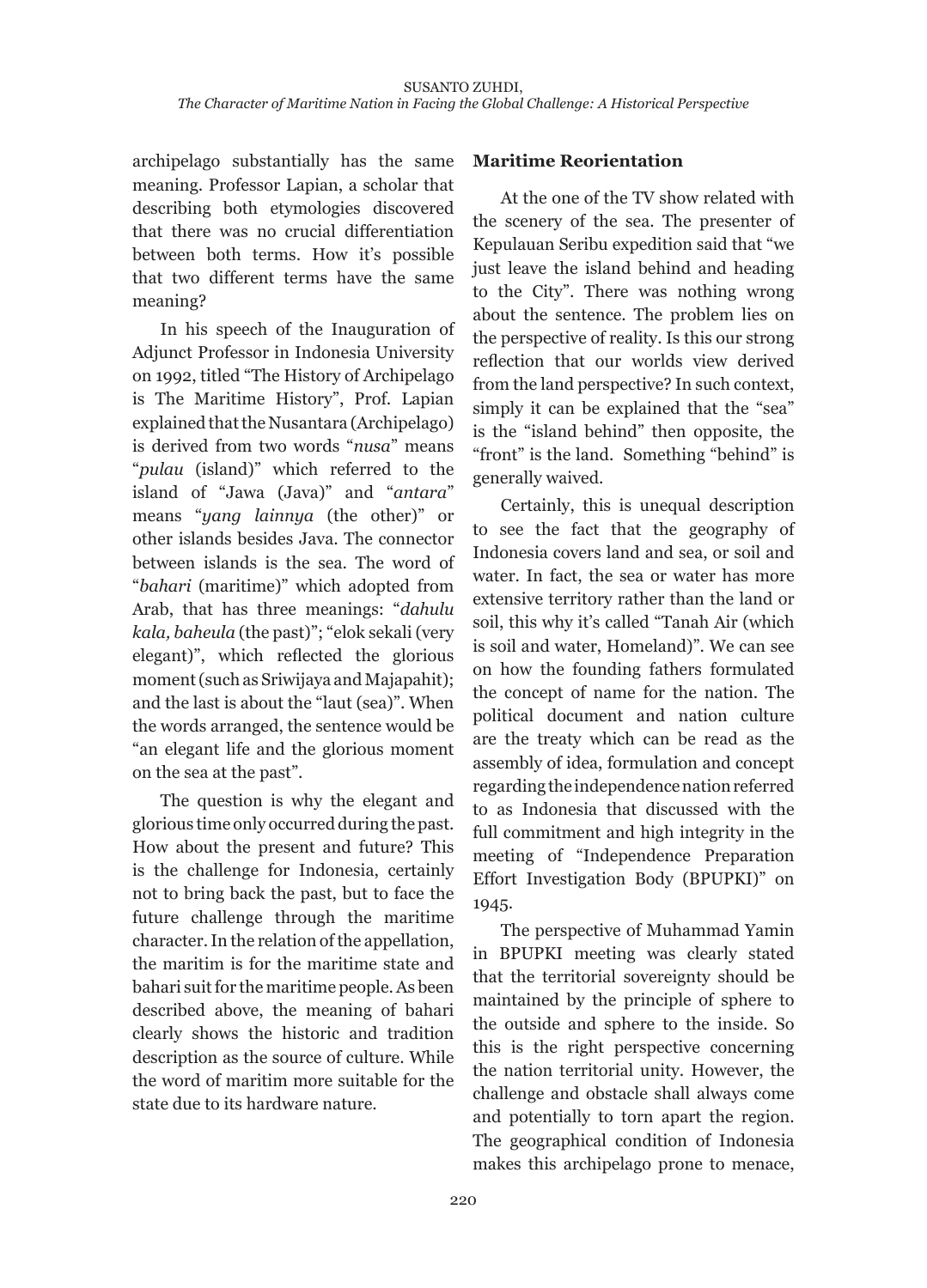so it must be supported by effective facility and infrastructure of transportation.

With the consideration of the archipelago condition, the Dutch colonial government launched the pacification policy or *Pax Nerlandica* that conducted by building and operating the vessels of KPM (*Koninkelijke Paketvaart Maatcshappij)*. The Dutch-Indies colonial government apparently realized the importance of transportation for a country with archipelago characteristic. Hence, KPM wanted to show that "*Empire is a matter of Transportation*".

In the two previous decades, at the Youth Declaration on 1928, these statements together with Indonesia Raya anthem become the pillar of Indonesia unity from the aspect of geopolitics and nationhood. As we know, there was deleted stanza. Probably, it was too long, especially when it sings at the ceremony. Currently, the Indonesia Raya still has a long verse.

The third stanza "*S'lamatlah rayatnya// S'lamatlah putranya//Pulaunya, lautnya Semua*… (Save the people//Save the son// The Island, the sea, All…)" *"Majulah negerinya//Majulah Pandunya//Untuk Indonesia Raya*// (Rise the Nation//Rise the Leader//For Indonesia Raya//)".

# **Enterprising Spirit**

When we discussed about the productivity (economy) of a nation, then the enterprising spirit is realized through the ability, courage and perseverance. The structural and cultural of maritime society encourage the individual or group to explore the sea and diaspora.

In the Archipelago maritime history, there are several maritime tribes that have explored many regions. From the current territorial perspective, the regions

lie from the Micronesia islands at east to the Madagascar and South Africa even to Ghana, at west. Among the maritime societies in Indonesia are Bugis-Buton-Makassar (BBM), they have proved as explorer and have diaspora ability. Thus, the exploring and dispersing activity of Archipelago peoples are already stated before the CNN has the icon "*go beyond borders*".

The literature and study have been conducted by either foreign or local scholars regarding the description of the Bugis-Makassar peoples who explored and dispersed. Mattulada, Edward Pulinggomang, Pelras are the known expert. If the acronym of BBM has to be exposed then it should explain the Butonese (People of Buton). The Butonese maritime is examined among others by Schoorl (1984), Southon (1995), Rusdiansyah (2009) and Zuhdi (1999; 2010).

Butonese is not the name for one specific tribe, but a territory where was bound through political unification of the Butonese Sultan empire, which currently almost covers all the region of South East Sulawesi Province. The Sultan Empire called as Wolio, was founded around the 14th century and ended at 1960. This territory was including the Buton islands, Muna, Kabaena, Wakatobi which is the acronym of Wangi-Wangi, Kaledupa, Tomea, Binongko (previously named as Tukang Besi Islands) and several other small islands. Generally, the peoples of this region have orientation and livelihood at sea.

Structurally, whether the sultan political system or its society give essential opportunity for the Buton islands activities to engage and live at sea. The geographical condition as structural platform is seen very clear. While from the cultural aspect